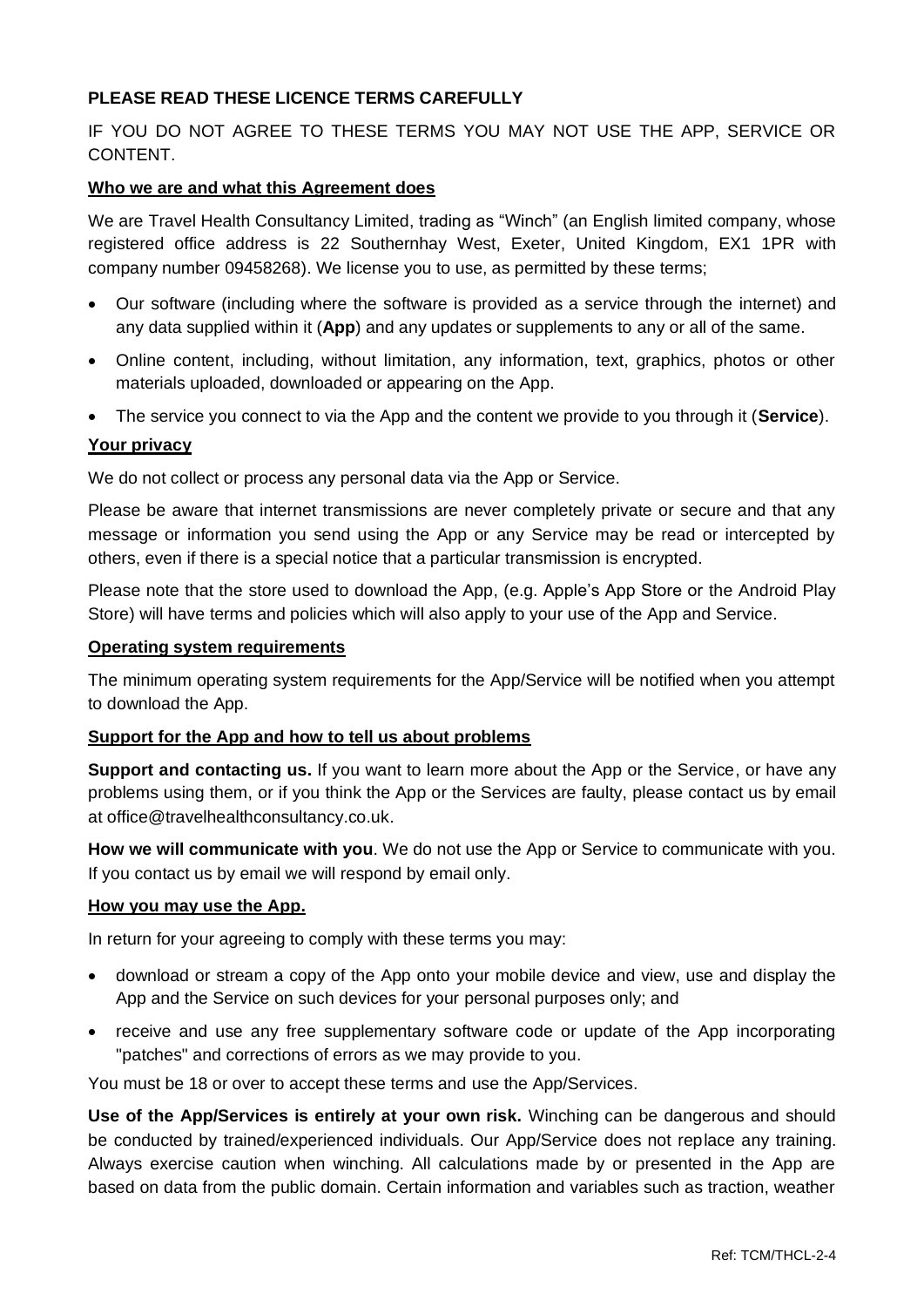and other environmental factors are not constant and subjective in nature, and the App does not include any subjective information or variables in its calculations, meaning information provided by the App is for information purposes only and should not be solely relied upon.

# **You may not transfer the App to someone else**

We are giving you personally the right to use the App and the Service as set out above. You may not otherwise transfer the App or the Service to someone else, whether for money, for anything else or for free. If you sell any device on which the App is installed, you must remove the App from it.

# **Changes to these terms**

We may need to change these terms to reflect changes in law or best practice or to deal with additional features which we introduce.

If you do not accept the notified changes you will not be permitted to continue to use the App and the Service.

# **Update to the App and changes to the Service**

From time to time we may automatically update the App and change the Service to improve performance, enhance functionality, reflect changes to the operating system or address security issues. Alternatively we may ask you to update the App for these reasons.

If you choose not to install such updates or if you opt out of automatic updates you may not be able to continue using the App and the Services.

We will, until further notice, endeavour to ensure that the App will always work with the current or previous version of the operating system (as it may be updated from time to time) and match the description of it provided to you when you signed up to use it.

# **If someone else owns the phone or device you are using**

If you download or stream the App onto any phone or other device not owned by you, you must have the owner's permission to do so. You will be responsible for complying with these terms, whether or not you own the phone or other device.

# **We may collect technical data about your device**

By using the App or any of the Services, you agree to us collecting and using technical information about the devices you use the App on and related software, hardware and peripherals to improve our products and to provide any Services to you.

# **We are not responsible for other websites you link to**

The App or any Service may contain links to other independent websites which are not provided by us. Such independent sites are not under our control, and we are not responsible for and have not checked and approved their content or their privacy policies (if any).

You will need to make your own independent judgement about whether to use any such independent sites, including whether to buy any products or services offered by them.

# **Licence restrictions**

You agree that you will:

• not rent, lease, sub-license, loan, provide, or otherwise make available, the App or the Services in any form, in whole or in part to any person without prior written consent from us;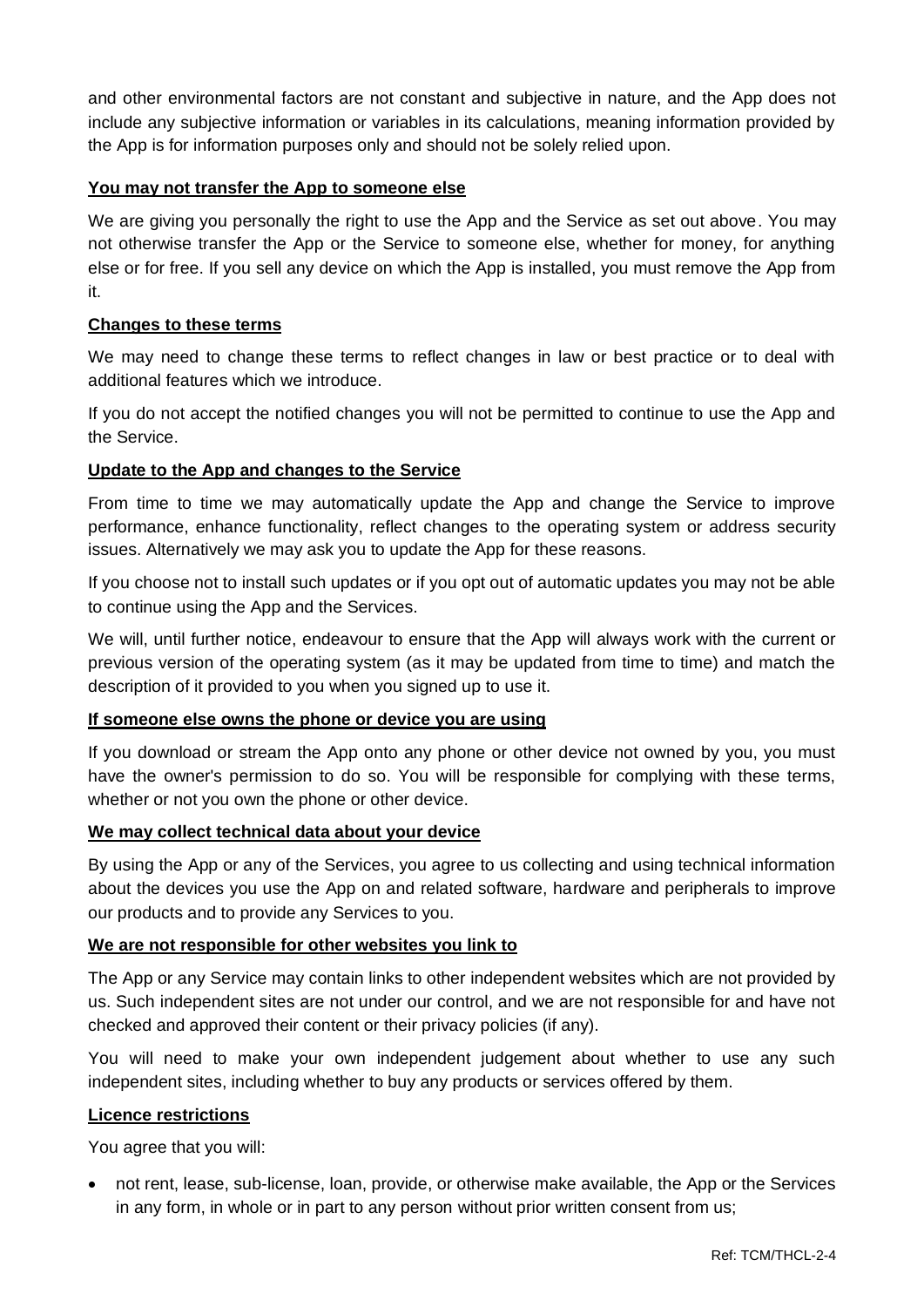- not copy the App or Services, except as part of the normal use of the App or where it is necessary for the purpose of back-up or operational security;
- not translate, merge, adapt, vary, alter or modify, the whole or any part of the App or Services nor permit the App or the Services or any part of them to be combined with, or become incorporated in, any other programs, except as necessary to use the App and the Services on devices as permitted in these terms;
- not disassemble, de-compile, reverse engineer or create derivative works based on the whole or any part of the App or the Services nor attempt to do any such things, except to the extent that (by virtue of sections 50B and 296A of the Copyright, Designs and Patents Act 1988) such actions cannot be prohibited because they are necessary to decompile the App to obtain the information necessary to create an independent program that can be operated with the App or with another program (**Permitted Objective**), and provided that the information obtained by you during such activities is:
	- $\circ$  not disclosed or communicated without the Licensor's prior written consent to any third party to whom it is not necessary to disclose or communicate it in order to achieve the Permitted Objective; and
	- $\circ$  not used to create any software that is substantially similar in its expression to the App;
	- o kept secure; and
	- o used only for the Permitted Objective;
- comply with all applicable technology control or export laws and regulations that apply to the technology used or supported by the App or any Service.

#### **Acceptable use restrictions**

You must not:

- use the App or any Service in any unlawful manner, for any unlawful purpose, or in any manner inconsistent with these terms, or act fraudulently or maliciously, for example, by hacking into or inserting malicious code, such as viruses, or harmful data, into the App, any Service or any operating system;
- infringe our intellectual property rights or those of any third party in relation to your use of the App or any Service, including by the submission of any material (to the extent that such use is not licensed by these terms);
- transmit any material that is defamatory, offensive or otherwise objectionable in relation to your use of the App or any Service except where such material is genuine content for the use of the Service;
- use the App or any Service in a way that could damage, disable, overburden, impair or compromise our systems or security or interfere with other users; and
- collect or harvest any information or data from any Service or our systems or attempt to decipher any transmissions to or from the servers running any Service.

## **Intellectual property rights**

All intellectual property rights in the App and the Services throughout the world belong to us (or our licensors) and the rights in the App and the Services are licensed (not sold) to you. You have no intellectual property rights in, or to, the App or the Services other than the right to use them in accordance with these terms.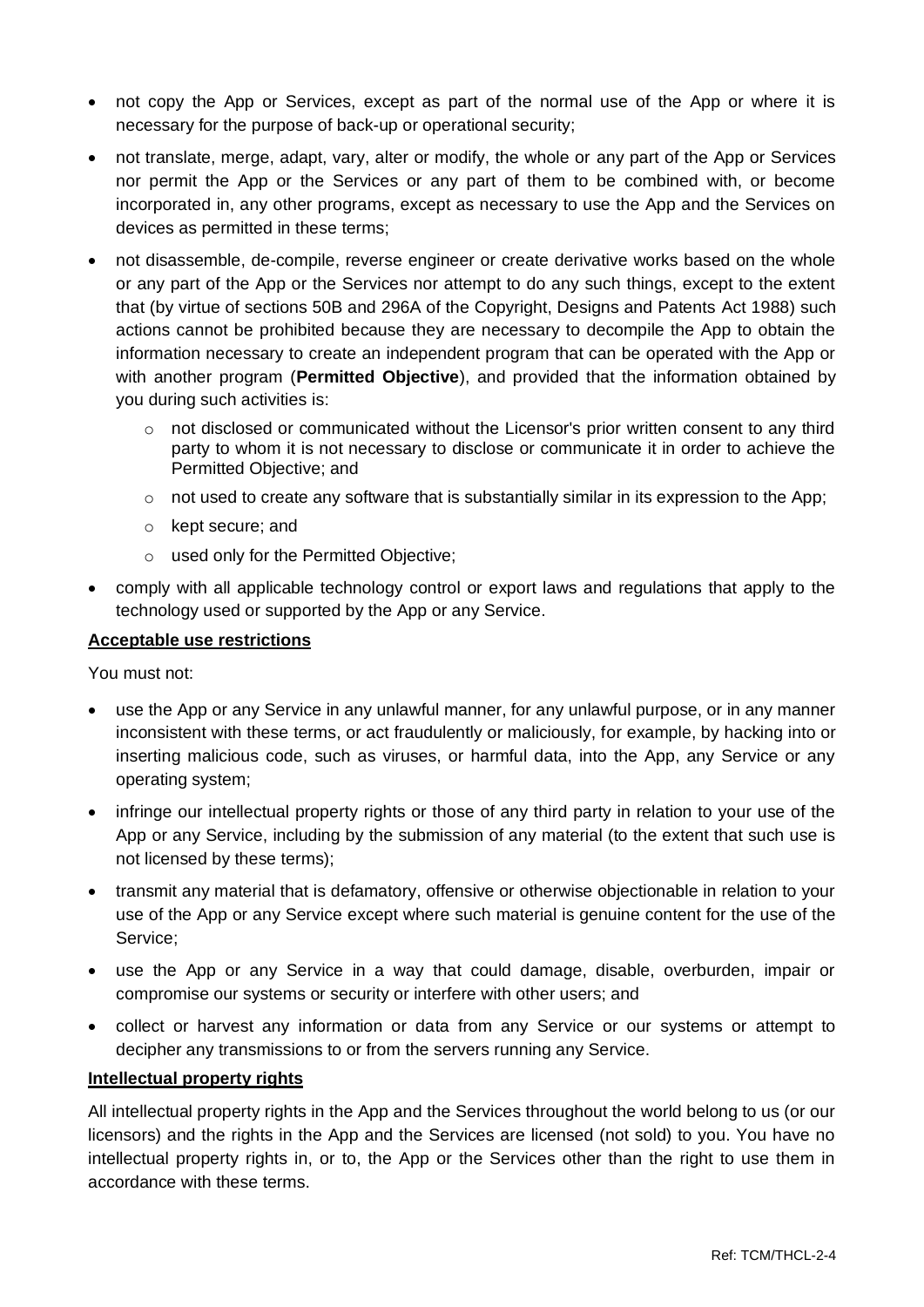# **Our liability to you**

**We do not exclude or limit in any way our liability to you where it would be unlawful to do so**. This includes liability for death or personal injury caused by our negligence or the negligence of our employees, agents or subcontractors or for fraud or fraudulent misrepresentation.

**We are not liable for damage to your property.** We are not liable for damage that you incur to yourself, your property, other or their property as a result of using our App or Service. This includes following any guidance or advice provided by our App or Service.

**We are not liable for business losses.** The App is for domestic and private use. If you use the App for any commercial, business or resale purpose we will have no liability to you for any loss of profit, loss of business, business interruption, or loss of business opportunity. If you intend to use it for business purposes please contact us.

## **Additional Terms**

**Limitations to the App and the Services**. The App and the Services are provided for general information only. They do not offer advice on which you should rely. Although we make reasonable efforts to update the information provided by the App and the Service, we make no representations, warranties or guarantees, whether express or implied that such information is accurate, complete or up to date. For the avoidance of doubt information or data provided by the App or Service are not guaranteed to be wholly accurate and are for information purposes only. We are not liable for any reliance on any information, measurements or data provided via the App or Service.

**Content.** Your use of the App and Service will generate Content. We do not control the Content that is uploaded by you via the App and Service. Any Content you upload via the App and Service must be in accordance with these terms.

**Please back-up content and data used with the App.** We recommend that you back up any content and data used in connection with the App, to protect yourself in case of problems with the App or the Service.

**Check that the App and the Services are suitable for you**. The App and the Services have not been developed to meet your individual requirements. Please check that the facilities and functions of the App and the Services (as described on the Appstore site and in the App) meet your requirements.

**We are not responsible for events outside our control.** If our provision of the Services or support for the App or the Services is delayed by an event outside our control then we will contact you as soon as possible to let you know and we will take steps to minimise the effect of the delay. Provided we do this we will not be liable for delays caused by the event but if there is a risk of substantial delay you may contact us to end your contract with us and receive a refund for any Services you have paid for but not received.

#### **We may end your rights to use the App and the Services if you break these terms**

We may end your rights to use the App and Services at any time by contacting you if you have broken these terms in a serious way. If what you have done can be put right we will give you a reasonable opportunity to do so.

If we end your rights to use the App and Services: